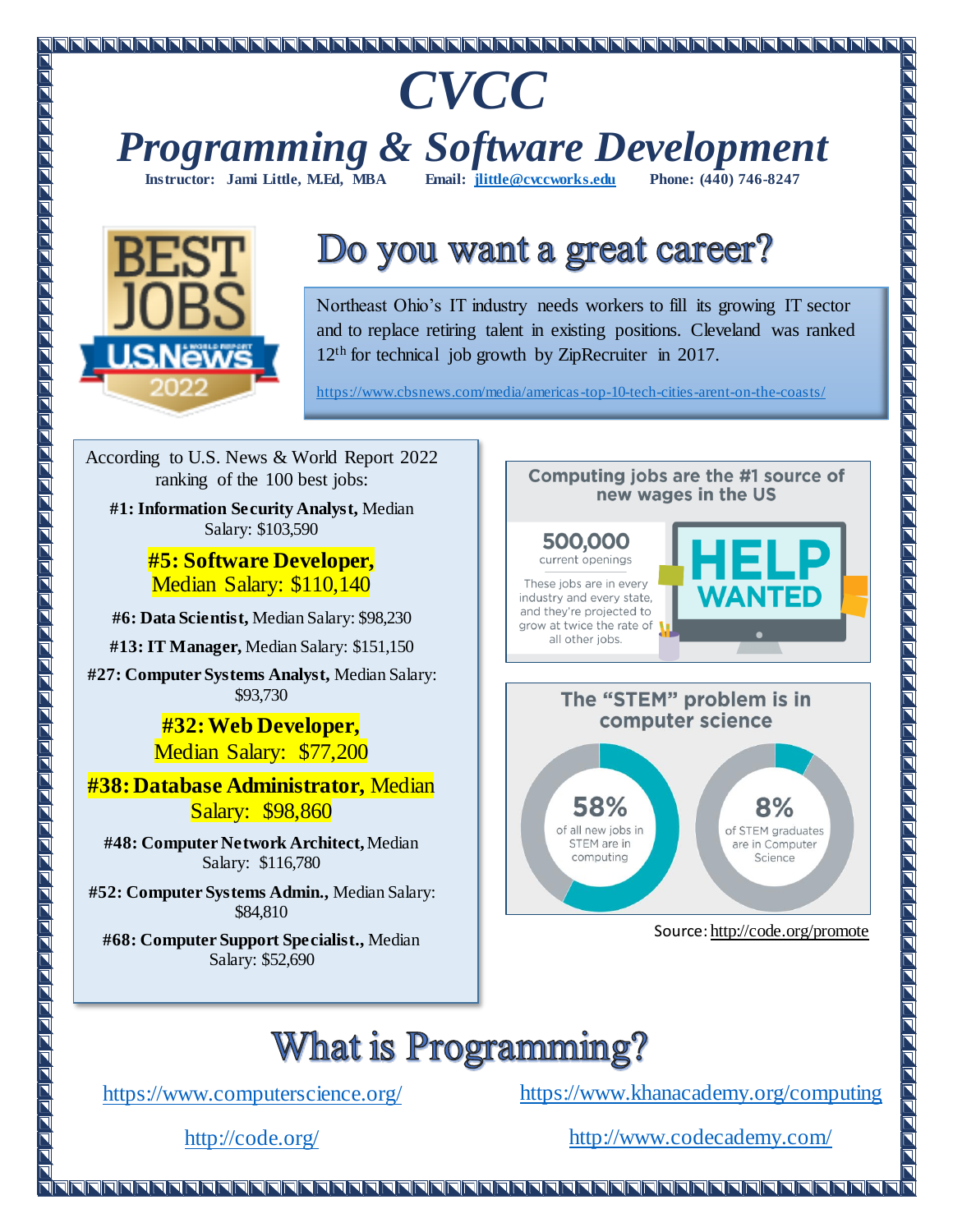# What will you learn?

[http://education.ohio.gov/Topics/Career-Tech/Information-Technology-Career-Fiel](http://education.ohio.gov/Topics/Career-Tech/Information-Technology-Career-Field)**d**

A **B** Access

#### Programming

- Basics of building simple interactive applications.
- Basic units of logic: sequence, selection, and loop.
- To apply algorithmic solutions to problemdomain scenarios.



Object-Oriented Programming

- To represent programming concepts as "objects" that have data fields and associated procedures known as methods.
- To implement classes using static and instance methods, inheritance, polymorphism, exception handling, and object serialization.

Systems Analysis and Design

- Theory and practice of the system development life cycle, including software testing and the analysis and design phases.
- To use appropriate programming languages and software patterns to improve software development.
- A variety of commercial and open source programs, applications, and tools will be used.



#### Information Technology Basics

- Basic computer concepts and essential skills necessary for work and communication in today's society.
- Safety, security, and ethical issues in computing and social networking.
- Input/output systems, computer hardware and operating systems, and office applications.

#### **Year One Year Two**

 Database Applications Development

- Strategies to manipulate data, present database systems theory, and develop database applications.
- To import and export data, manipulate table properties, make advanced queries, and run basic **SQL** forms and reports.
- To develop macros for automating database tasks and building menu-driven applications.
- Knowledge and skills of data modeling, diagraming, query writing, and design theory will be developed.

## Web Design



- Dynamics of the Web environment while pursuing an in-depth study of Hypertext Markup Language (**HTML**), Cascading Style Sheets (**CSS**), and **JavaScript**.
- Web based protocols such as FTP, TCP/IP, and HTTP.
- To create websites with tag text elements, special characters, lines, graphics, hypertext links, and graphical tables.



#### To create event-driven programs using object-oriented programming techniques for use in standalone applications.

• To map out, design, and test computer applications.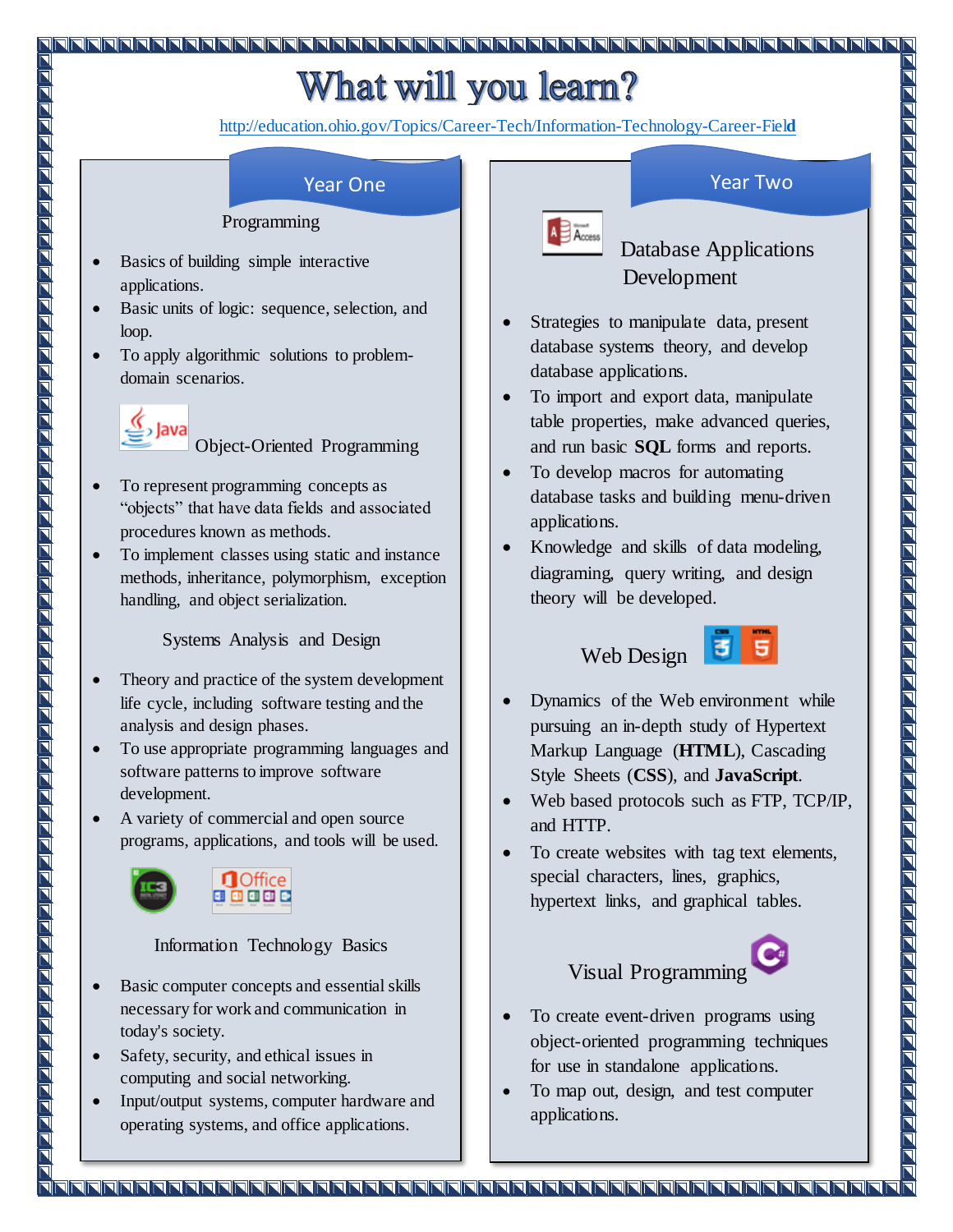## Do you want a jump start on college?

Students with good grades earn college credit from Tri-C and other Ohio colleges! Qualifying students may take the AP Computer Science A exam! Industry certifications may also lead to college credits!

The value of a computer science education **S.58M** \$1.19M **\$1.67M** mings of a A computer science major can earn than the college average.

<http://code.org/promote>

### How can you get more involved?



**BUSINESS PROFESSIONALS** of **AMERICA** 

Be part of the leading Career and Technical Student Organization, BPA, and attend regional, state and national conferences! http://www.bpa.org

Compete in other programming competitions and fun events, such as Baldwin Wallace University's programming competition, Hyland's Hackathon, RITE's Passport to IT Careers, Tech Corps' camps, Hyland's camps, and many more!



Required

Supplies

*1.* Notebook paper

*7.* Class Fee \$15 per year (lowest cost

program)

*4.* Headphones *5.* CVCC agenda book *6.* Flash Drive

*2.* Pencils *3.* Pens

Take advantage of career opportunities, such as job shadowing, industry interviews and early-placement internships!



**TEFFETE** 

## Expectations of PSD Students

- 1. Work hard (effort!!) and complete all work (even if it becomes homework)
	- a. This class is not easy! You will need to think!
	- b. You must be a good reader, good note taker, and good problem solver.
	- c. You must pay attention every day.
	- d. You must learn to motivate yourself!
	- e. And you must like a challenge!
- 2. Be involved!
	- a. Business Professionals of America
	- b. Compete in programming and IT competitions
	- c. Early Placement, Job Shadowing, Industry Interviews, and Internships
- 3. Treat CVCC like your place of employment
	- a. Be here every day and be on time
	- b. Wear your uniform
		- i. Dress-up days
	- c. Have a good attitude!
- 4. Be honest!
	- a. Have integrity
		- b. An honest 'D' is better than a stolen 'A'
		- c. Repercussions of cheating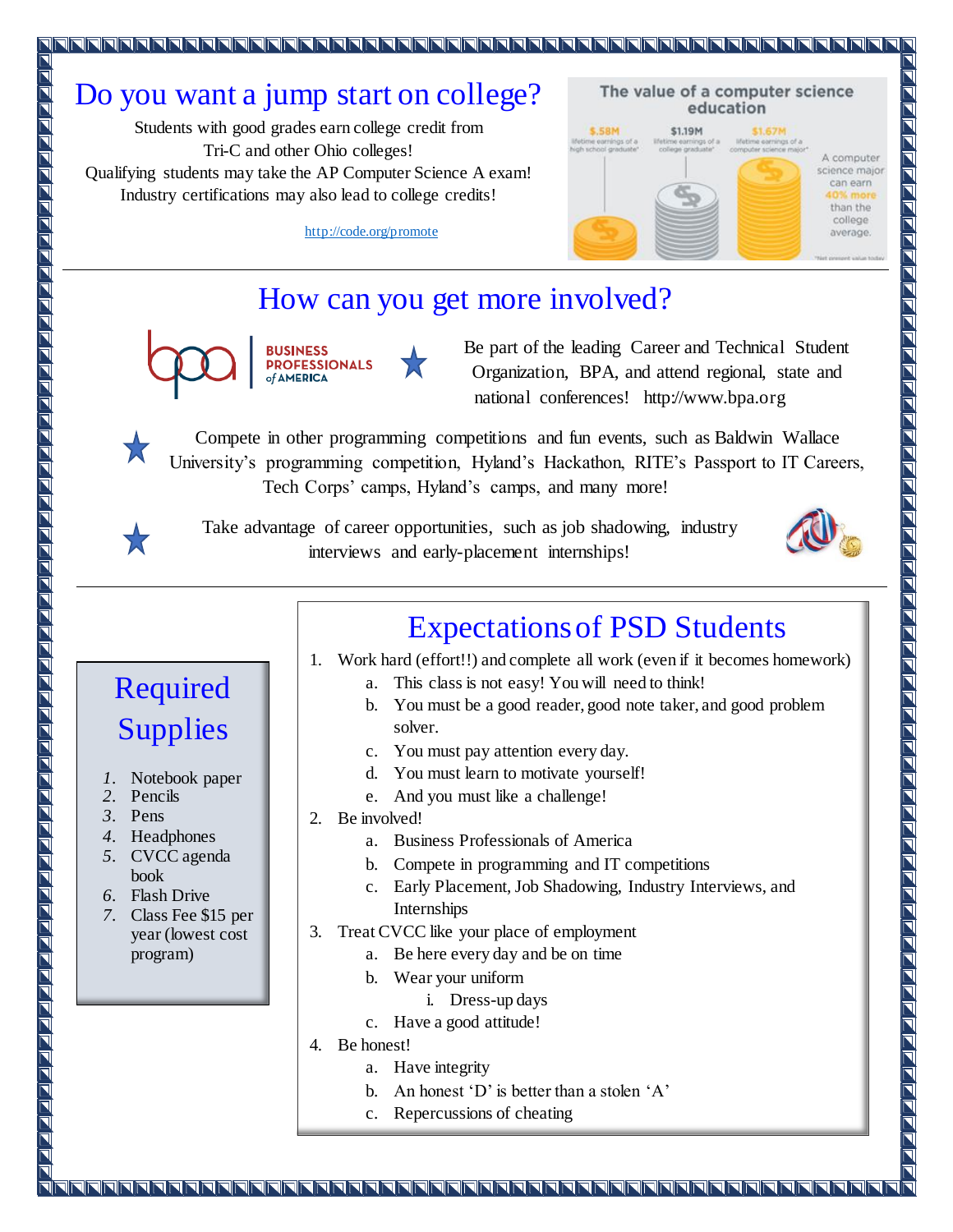# Key Skills Programmers Should Develop

#### 1. **The ability to learn concepts and apply them to other problems**

#### 2. **Basic mathematical skills**

In programming, basic math is unavoidable. You need to make sure you have a basic understanding algebra and arithmetic.

For example: What are the missing numbers?

 $83 - 17 = 56 + ?$  $45/9 = 12 - ?$ 

#### 3. **A passion for problem solving**

Most of the time, as a programmer, you will be writing a program to solve a particular problem. If you don't enjoy solving problems, you won't enjoy being a programmer. This could be a problem for you!

For example: What is the missing number?

1 4 9 ? 25

#### 4. **Good communication skills**

There is a stereotype of a developer who sits in the corner on their own, not talking to anyone and just writing code. Some people are like this, but they do still have to communicate. If you don't like talking much face to face, become good at written communication to make up for it.

#### 5. **Good writing skills**

Whether you are writing code or documentation, you need to be able to write in a way that gets your message across clearly. The ability to explain something complicated to someone non-technical will definitely help you and your colleagues in your career.

#### 6. **Confidence around a computer**

This may seem obvious, but if you are thinking about becoming a developer, you will need to be confident with a computer. If you are too timid or afraid you might break something, it will hold you back.

#### 7. **Resourcefulness**

There is an art to searching for answers on the internet and it is a vital skill for any programmer.

#### 8. **An inquisitive mind**

This will help you go far as a programmer. Find out how something is done and try to find ways to do it better. If you have an idea that you think will improve things, go away and investigate it. This article was modified from the original article that appeared online at Codeshare.co.uk.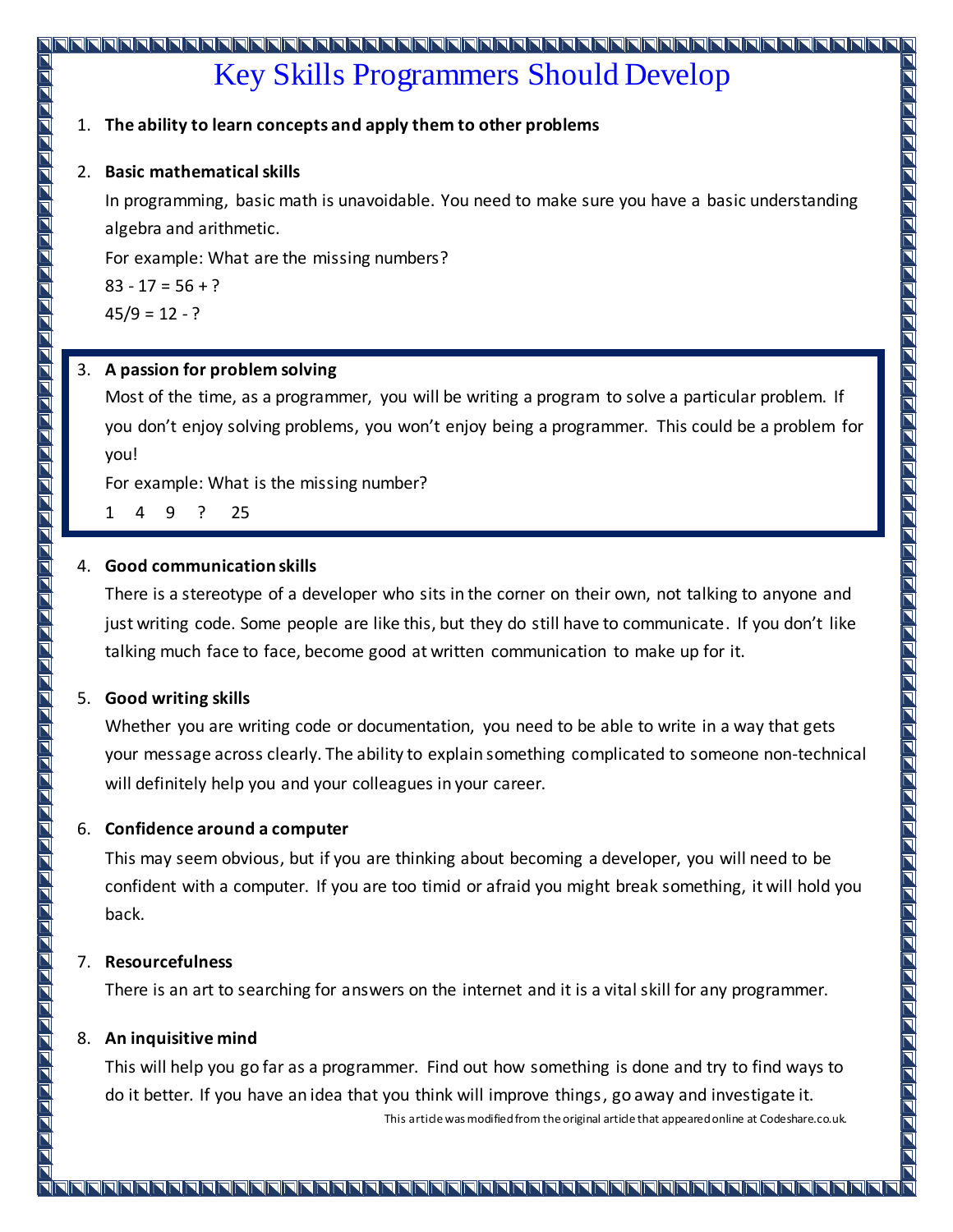## **Sample Aptitude Questions**

The purpose of this section is to illustrate the type of logical thinking skills that will be required in the program.

GoGreat Airlines has a new class of aircraft, the A-13. The aircraft carries passengers who pay *Economy* fares, and a smaller number who pay higher Business fares for extra service and comfort. Seat prices vary from flight to flight.

The A-13 has a rear entrance/exit. It has emergency exits over each wing and at the front of the **Business section.** 

The standard layout of seats is shown in the figure.

With this layout, seats in Rows E and K in Economy each have extra legroom. All Business class seats also provide extra legroom.



 $\mathbf{I}$ How many seats are provided for passengers in Economy?

A 23

N PERFERENT A FERIAL EN 1920 EL LA FERENTA A FERIAL EL LA FERIA EL LA FERIA A FERIA EL LA FERIA EL LA FERIA EL LA FERIA EL LA FERIA EL LA FERIA EL LA FERIA EL LA FERIA EL LA FERIA EL LA FERIA EL LA FERIA EL LA FERIA EL LA

- 24 B
- Ċ 36
- D 47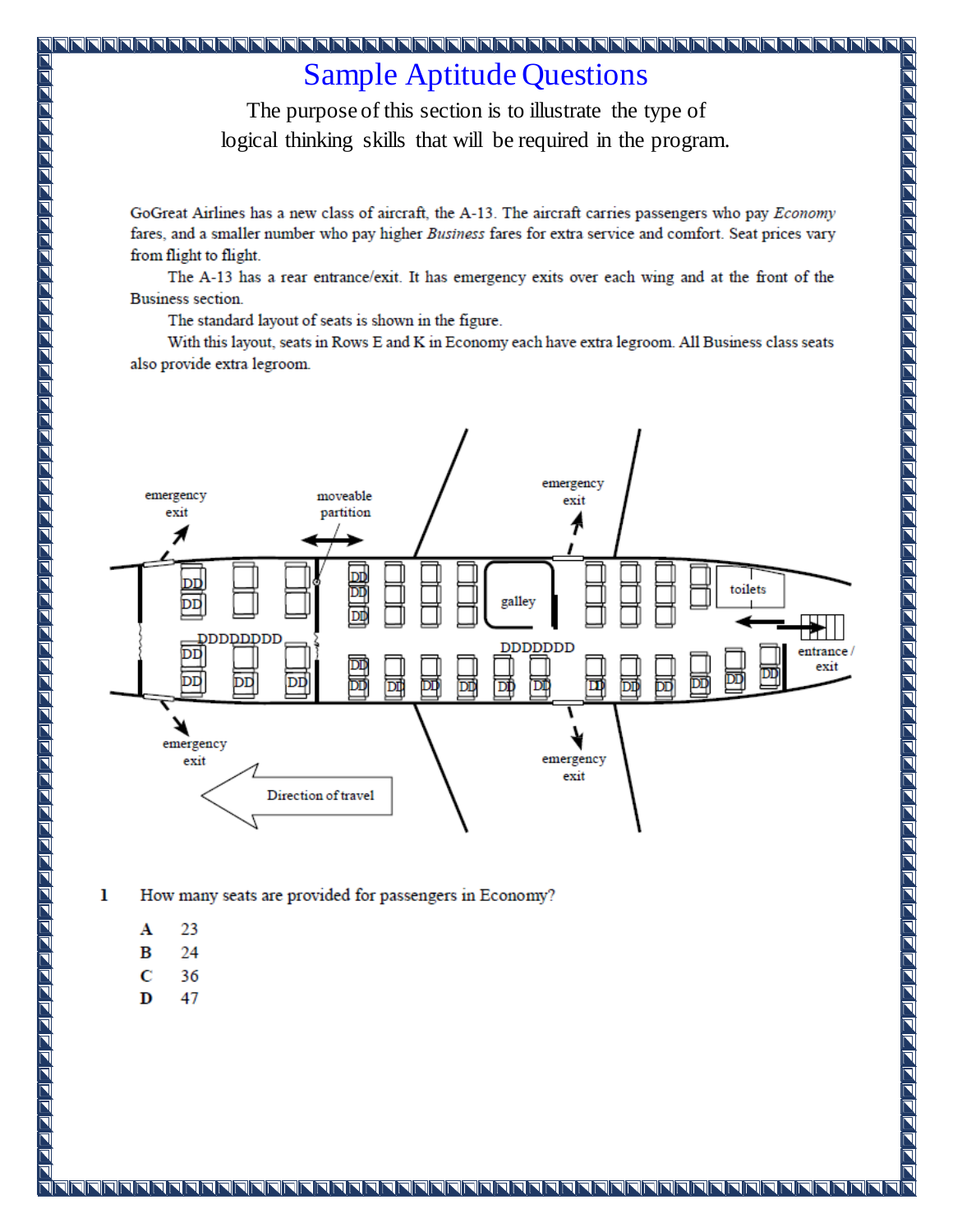$\overline{2}$ Suppose that for a particular flight Business is full and the Business passengers pay \$200 per seat. All but four available Economy seats are filled with paying passengers. Economy passengers pay \$100 per seat.

TNNN

How much will the total fares from the flight be?

- A \$6500
- \$6700 B
- C \$6900
- D \$7100
- 3 In Economy, the armrests between adjacent seats can be raised out of the way, except for the seats with extra legroom.

When a flight is not full, people sometimes like to raise armrests and stretch across three seats to sleep.

At most, how many passengers could sleep in this way in Economy in an A-13?

- 5 A
- 7 B
- C 15

- D 21
- 4 Suppose a light lunch is to be served on an A-13 flight. Two flight attendants each serve lunch at the rate of one meal per one and half minutes. All Business seats are full, and all but seven Economy seats have passengers.

Of the following, what is the minimum time required to serve all the passengers?

- A 26 minutes
- B 35 minutes
- C 39 minutes
- D 41 minutes

Source: https://www.acer.org/files/AEA\_SampleQuestions.pdf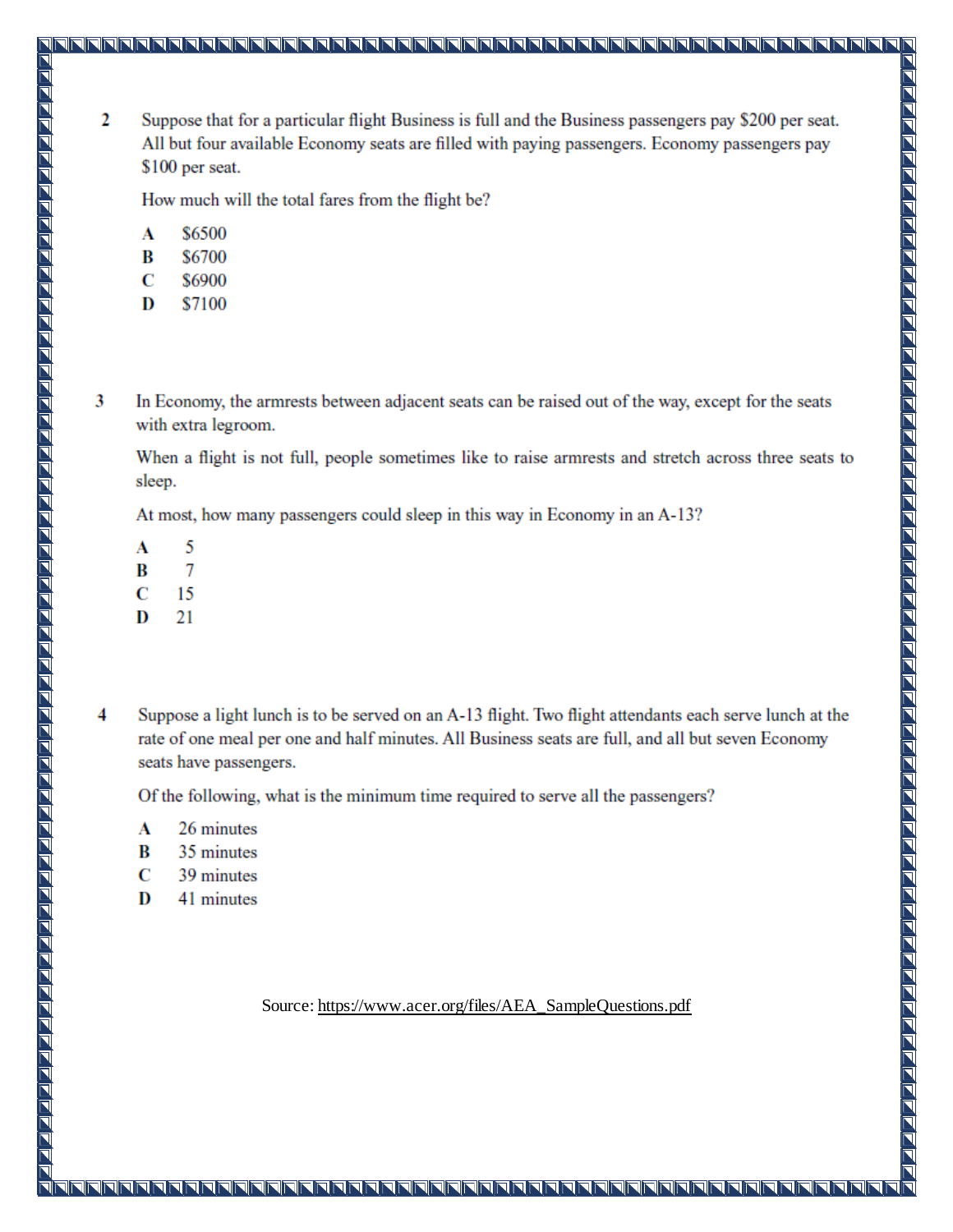

# WANTED: Qualified, Skilled Workers

## Do any of these traits describe you?



**Problem Solving Pro! Analytical/Abstract Thinker Love Strategy Games Leader Intrinsically Motivated Planner Visionary Practical Enjoy Making Things Goal-Oriented Focused Innovative Ambitious Team Player People Person Effective Communicator Love Technology**



<u> 1 F F F F F F F F F F F F</u>

Then **Information Technology** could be the perfect career for you!

(Aptitude answers: 1.D 2.B 3.A 4.C)